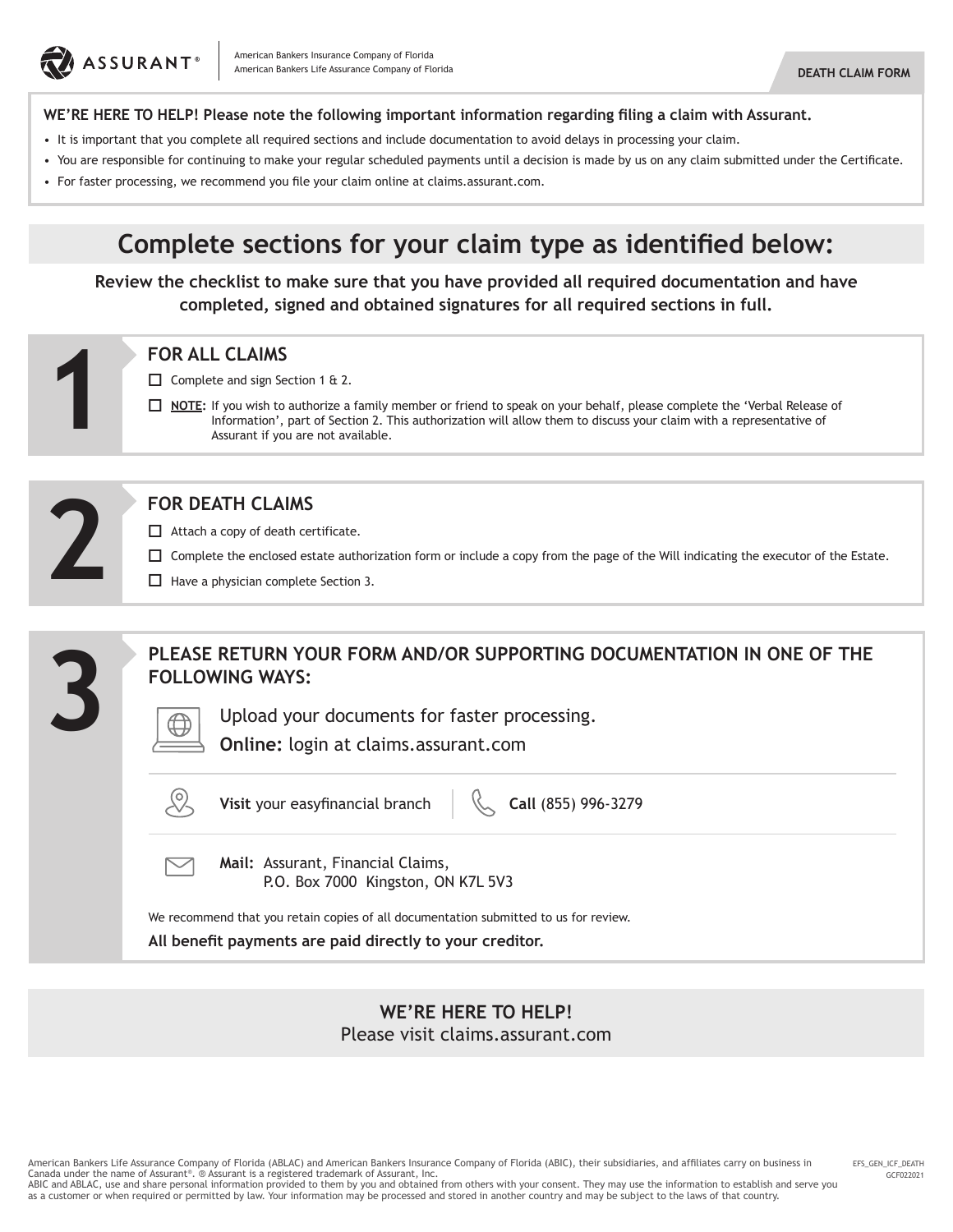

**SECTION 1** FOR FASTER CLAIM PROCESSING: Please complete form, save file and upload to claims.assurant.com

# **CLAIMANT INFORMATION** Please complete for all claims being submitted

**Death**

| CHECK HERE IF YOU ARE FILING A CLAIM FOR MORE THAN ONE LOAN/ACCOUNT                                 |  |  |                            |  |                      |             |  |               |                                 |                                |     |
|-----------------------------------------------------------------------------------------------------|--|--|----------------------------|--|----------------------|-------------|--|---------------|---------------------------------|--------------------------------|-----|
|                                                                                                     |  |  |                            |  |                      |             |  |               |                                 |                                |     |
| PLEASE LIST ALL LOAN/ACCOUNT NUMBERS (You can find this information on your loan/account documents) |  |  |                            |  |                      |             |  |               |                                 |                                |     |
|                                                                                                     |  |  |                            |  |                      |             |  |               |                                 |                                |     |
|                                                                                                     |  |  |                            |  |                      |             |  |               |                                 |                                |     |
| NAME OF PRIMARY DEBTOR/CO-DEBTOR (FIRST NAME ON PROMISSORY NOTE)                                    |  |  |                            |  |                      |             |  |               |                                 |                                |     |
| <b>LAST NAME</b>                                                                                    |  |  | FIRST NAME, MIDDLE INITIAL |  |                      |             |  | DATE OF BIRTH |                                 |                                | AGE |
|                                                                                                     |  |  |                            |  |                      |             |  | <b>MM</b>     | <b>DD</b>                       | <b>YYYY</b>                    |     |
|                                                                                                     |  |  |                            |  |                      |             |  |               |                                 |                                |     |
| <b>ADDRESS</b>                                                                                      |  |  |                            |  |                      |             |  |               |                                 |                                |     |
| <b>CITY</b><br><b>STREET</b>                                                                        |  |  |                            |  | <b>PROVINCE</b>      | POSTAL CODE |  |               | <b>CONTACT TELEPHONE NUMBER</b> |                                |     |
|                                                                                                     |  |  |                            |  |                      |             |  |               |                                 |                                |     |
|                                                                                                     |  |  |                            |  |                      |             |  |               |                                 |                                |     |
| <b>NAME OF CLAIMANT</b>                                                                             |  |  |                            |  |                      |             |  |               |                                 |                                |     |
| FIRST NAME, MIDDLE INITIAL<br><b>LAST NAME</b>                                                      |  |  |                            |  | <b>EMAIL ADDRESS</b> |             |  |               |                                 | <b>RELATIONSHIP TO PRIMARY</b> |     |
|                                                                                                     |  |  |                            |  |                      |             |  |               | DEBTOR/CO-DEBTOR                |                                |     |
|                                                                                                     |  |  |                            |  |                      |             |  |               |                                 |                                |     |
|                                                                                                     |  |  |                            |  |                      |             |  |               |                                 |                                |     |

### **SECTION 2**

### **AUTHORIZATION AND CLAIMS ASSISTANCE** Please certify that the information given here is true and correct.

I AUTHORIZE any current or former employer, worker's compensation body, physician, hospital, clinic, insurance company, law enforcement agency, fire department, or other entity or person, including the group policyholder, that has any personal, financial or medical records or knowledge in regard to the claimant/deceased, to release and provide full details (including furnishing copies) of all available personal, financial and medical information records and knowledge, including prior medical history, toxicological or pathological findings which they may possess to the above noted insurer(s) American Bankers Life Assurance Company of Florida and/or American Bankers Insurance Company of Florida hereinafter collectively referred to as "Assurant", in regard to the claim, its authorized administrator, its re-insurer, or their respective agents.

The information is to be used in the evaluation of an insurance claim and for the purposes relating to such claim. This consent shall be valid during the continuation of such claim.

I also authorize the insurer, its authorized administrator, its re-insurers, the group policyholder and their respective agents to exchange and or transmit information concerning this claim to the organization listed above as necessary to evaluate this claim.

I understand that in executing this authorization, I waive the right for such information to be privileged. A photocopy of this authorization shall be considered as effective and valid as the original.

I confirm and understand that the information provided is true and accurate to the best of my knowledge. This claim shall be void if, whether before or after the loss, I concealed or misrepresented any facts, or if any documents submitted have concealed or misrepresented any fact or circumstance concerning this claim.

By checking this box, I acknowledge that the above statement is true as of

CLAIMANT SIGNATURE DATE MM DD YYYY Assurant understands that easyfinancial employees and/or third parties acting on behalf of easyfinancial, may play an important role in assisting you with the claim process (e.g., filing your claim form, submitting other required claim documents and discussing your claim status). In order to protect your privacy, we require your explicit consent to discuss your claim with easyfinancial employees and/or third parties acting on behalf of easyfinancial. Your consent is specific to this claim only and you have the right to withdraw your consent at any time. You may choose to submit your claim information directly to Assurant as noted on this claim form. I give permission to Assurant to share my claim status and claim details with easyfinancial employees and/or third parties acting on behalf of easyfinancial assisting me with my claim. I am aware and acknowledge that my claim status and claim details may include **sensitive personal information (medical and otherwise)**. CLAIMANT SIGNATURE DATE MM DD YYYY **VERBAL RELEASE OF INFORMATION** Customer privacy and the protection of private and confidential information is important to us. We do understand that in some cases, a claimant may wish to have someone speak to Assurant on their behalf. Please complete this authorization section if you wish to have another individual, other than an organization or representative of an organization, discuss the details of your claim. Without this authorization we are unable to speak to anyone other than the claimant.

| I give my authorization to Assurant to speak to<br>who is my               |                          | , with regard to my claim. |        |
|----------------------------------------------------------------------------|--------------------------|----------------------------|--------|
| By checking this box, I acknowledge that the above statement is true as of |                          |                            |        |
| <b>CLAIMANT SIGNATURE</b>                                                  | <b>DATE</b><br><b>MM</b> | DD                         | YYYY I |
|                                                                            |                          |                            |        |

American Bankers Life Assurance Company of Florida (ABLAC) and American Bankers Insurance Company of Florida (ABIC), their subsidiaries, and affiliates carry on business in Canada under the name of Assurant®. ® Assurant is a registered trademark of Assurant, Inc.

ABIC and ABLAC, use and share personal information provided to them by you and obtained from others with your consent. They may use the information to establish and serve you as a customer or when required or permitted by law. Your information may be processed and stored in another country and may be subject to the laws of that country.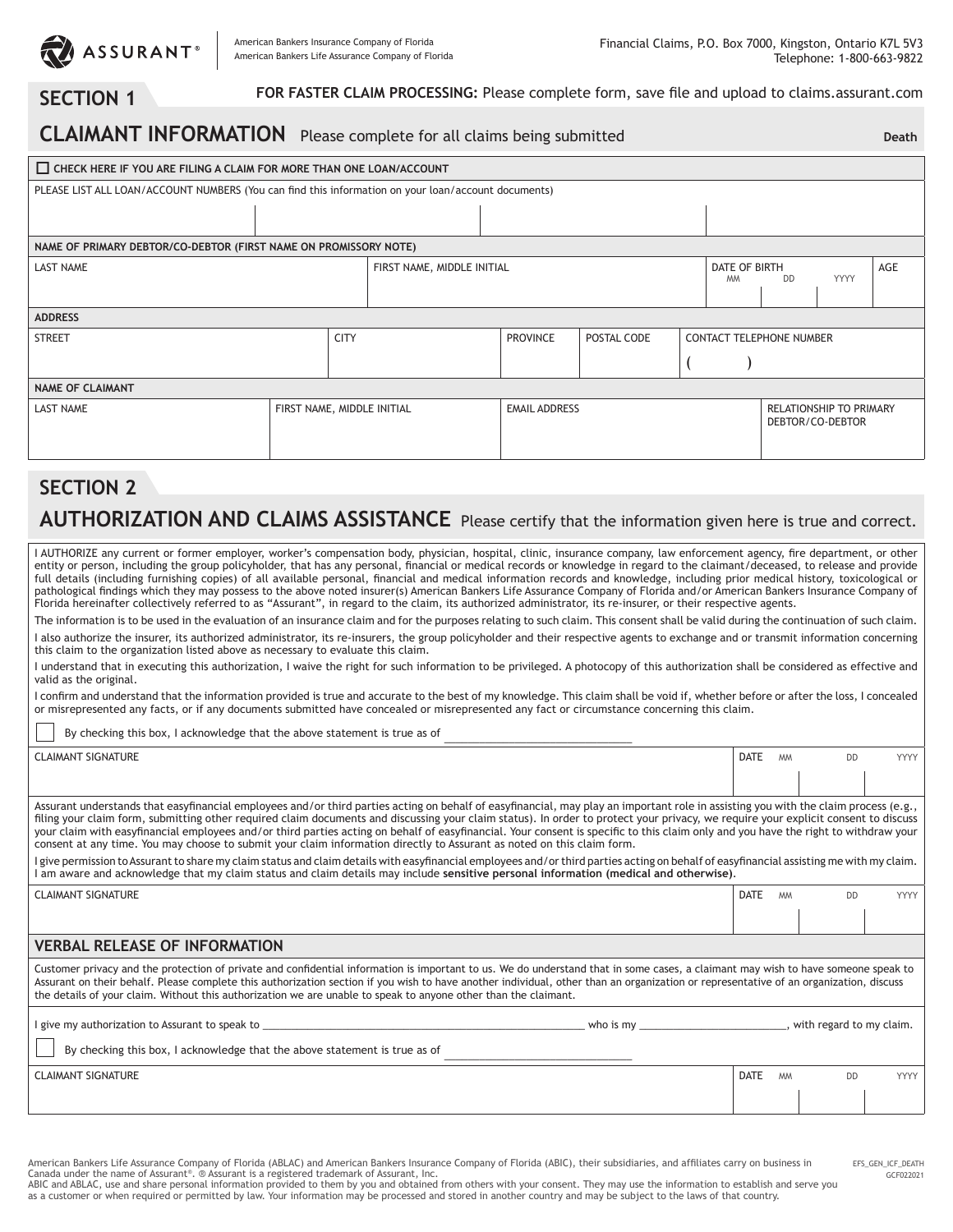**SECTION 3**

#### **DEATH CLAIMS**

To be completed by Licensed Physician without expense to the Insurance Company

| FULL NAME OF DECEASED                                                                                                                                           |                                                                                                                                                                                                                                                                                          |                                           |                                |                            |           |                    |                                |                                                          |                                      |                         |
|-----------------------------------------------------------------------------------------------------------------------------------------------------------------|------------------------------------------------------------------------------------------------------------------------------------------------------------------------------------------------------------------------------------------------------------------------------------------|-------------------------------------------|--------------------------------|----------------------------|-----------|--------------------|--------------------------------|----------------------------------------------------------|--------------------------------------|-------------------------|
| <b>LAST NAME</b>                                                                                                                                                |                                                                                                                                                                                                                                                                                          |                                           |                                | FIRST NAME, MIDDLE INITIAL |           |                    |                                |                                                          |                                      |                         |
| DATE OF BIRTH<br>DD<br>YYYY<br><b>MM</b>                                                                                                                        | DATE OF DEATH<br><b>MM</b>                                                                                                                                                                                                                                                               | DD                                        | YYYY                           | PLACE OF DEATH             |           |                    |                                |                                                          |                                      |                         |
| IF HOSPITAL OR INSTITUTION, GIVE NAME AND ADDRESS                                                                                                               |                                                                                                                                                                                                                                                                                          |                                           |                                |                            |           |                    |                                |                                                          |                                      |                         |
| NAME OF HOSPITAL OR INSTITUTION                                                                                                                                 |                                                                                                                                                                                                                                                                                          |                                           |                                |                            |           |                    | <b>DATE</b><br><b>ADMITTED</b> |                                                          | <b>MM</b><br>DD                      | YYYY                    |
| <b>STREET</b>                                                                                                                                                   |                                                                                                                                                                                                                                                                                          |                                           |                                | <b>CITY</b>                |           |                    | <b>PROVINCE</b>                |                                                          | POSTAL CODE                          |                         |
| HOW LONG DID YOU KNOW THE PATIENT?<br>FROM <sub>MM</sub><br>YYYY TO<br><b>MM</b><br><b>DD</b>                                                                   | YYYY<br>DD                                                                                                                                                                                                                                                                               | <b>CAUSE</b><br><b>OF</b><br><b>DEATH</b> | <b>IMMEDIATE CAUSE</b>         |                            |           | UNDERLYING CAUSE   |                                |                                                          | DATE OF DIAGNOSIS<br><b>MM</b><br>DD | YYYY                    |
| DATES OF MEDICAL TREATMENT, EXAMINATION OR ADVICE<br>RELATED TO THE CAUSE OF DEATH DURING THE LAST 3 YEARS                                                      |                                                                                                                                                                                                                                                                                          | <b>MM</b>                                 | DD                             | YYYY                       | <b>MM</b> | DD                 | YYYY                           | <b>MM</b>                                                | DD                                   | YYYY                    |
| ACCIDENT? $\Box$ YES $\Box$ NO<br>IS DEATH DUE TO:                                                                                                              |                                                                                                                                                                                                                                                                                          | HOMICIDE? $\Box$ YES $\Box$ NO            |                                |                            |           | SUICIDE? THES THO  |                                |                                                          | DRUGS & ALCOHOL? THES TIMO           |                         |
| BRIEFLY DESCRIBE CIRCUMSTANCES SURROUNDING DEATH                                                                                                                |                                                                                                                                                                                                                                                                                          |                                           |                                |                            |           |                    |                                | WAS THE CLAIMANT<br>OPERATING A MOTOR<br><b>VEHICLE?</b> |                                      | $\Box$ YES<br>$\Box$ NO |
| WAS AUTOPSY PERFORMED?<br>$\Box$ YES $\Box$ NO                                                                                                                  | IF YES, PLEASE SUMMARIZE RESULTS AND ATTACH REPORTS                                                                                                                                                                                                                                      |                                           |                                |                            |           |                    |                                |                                                          |                                      |                         |
| TO YOUR KNOWLEDGE, DID THE DECEASED RECEIVE MEDICAL TREATMENT DURING THE LAST 3 YEARS FROM ANY OTHER PHYSICIAN OR HOSPITAL FOR THE CAUSE OF DEATH LISTED ABOVE? |                                                                                                                                                                                                                                                                                          |                                           |                                |                            |           |                    |                                |                                                          |                                      |                         |
| $\Box$ NO<br>$\Box$ YES<br>NAME OF PHYSICIAN OR HOSPITAL                                                                                                        | IF YES, PLEASE FURNISH THE FOLLOWING                                                                                                                                                                                                                                                     |                                           |                                |                            |           | ILLNESS/INJURY     |                                |                                                          |                                      |                         |
| <b>ADDRESS</b>                                                                                                                                                  |                                                                                                                                                                                                                                                                                          |                                           |                                |                            |           |                    |                                |                                                          |                                      |                         |
| <b>STREET</b>                                                                                                                                                   |                                                                                                                                                                                                                                                                                          |                                           |                                | <b>CITY</b>                |           |                    | <b>PROVINCE</b>                |                                                          | POSTAL CODE                          |                         |
| <b>MM</b><br><b>DATES TREATED</b>                                                                                                                               | YYYY<br>DD<br>$\Box$                                                                                                                                                                                                                                                                     | <b>MM</b><br><b>Contract Contract</b>     | DD<br><b>Contract Contract</b> | YYYY<br>$\mathbf{I}$       | <b>MM</b> | DD<br>$\mathbf{I}$ | YYYY<br>$\sim$ 1.              | <b>MM</b>                                                | DD                                   | YYYY                    |
| LICENSED PHYSICIAN INFORMATION                                                                                                                                  |                                                                                                                                                                                                                                                                                          |                                           |                                |                            |           |                    |                                |                                                          |                                      |                         |
| NAME (PLEASE PRINT)                                                                                                                                             |                                                                                                                                                                                                                                                                                          |                                           |                                |                            |           |                    |                                | PHYSICIAN'S ADDRESS STAMP                                |                                      |                         |
| SPECIALTY                                                                                                                                                       |                                                                                                                                                                                                                                                                                          |                                           | MEDICAL ID #                   |                            |           |                    |                                |                                                          |                                      |                         |
| <b>ADDRESS</b>                                                                                                                                                  |                                                                                                                                                                                                                                                                                          |                                           |                                |                            |           |                    |                                |                                                          |                                      |                         |
| PHONE NUMBER                                                                                                                                                    |                                                                                                                                                                                                                                                                                          | <b>FAX NUMBER</b>                         |                                |                            |           |                    |                                |                                                          |                                      |                         |
| SIGNATURE                                                                                                                                                       |                                                                                                                                                                                                                                                                                          |                                           | <b>DATE</b>                    | <b>MM</b>                  | DD        | YYYY               |                                |                                                          |                                      |                         |
|                                                                                                                                                                 | PROGNOSIS / COMMENTS (PLEASE PROVIDE FURTHER DETAILS WHICH YOU FEEL WOULD BE HELPFUL - ATTACH ADDITIONAL SHEET)<br>"I hereby certify that the above described information is based upon reasonable medical probability, and is true and correct to the best of my knowledge and belief." |                                           |                                |                            |           |                    |                                |                                                          |                                      |                         |

American Bankers Life Assurance Company of Florida (ABLAC) and American Bankers Insurance Company of Florida (ABIC), their subsidiaries, and affiliates carry on business in<br>Canada under the name of Assurant®. @ Assurant is

GCF022021 EFS\_GEN\_ICF\_DEATH